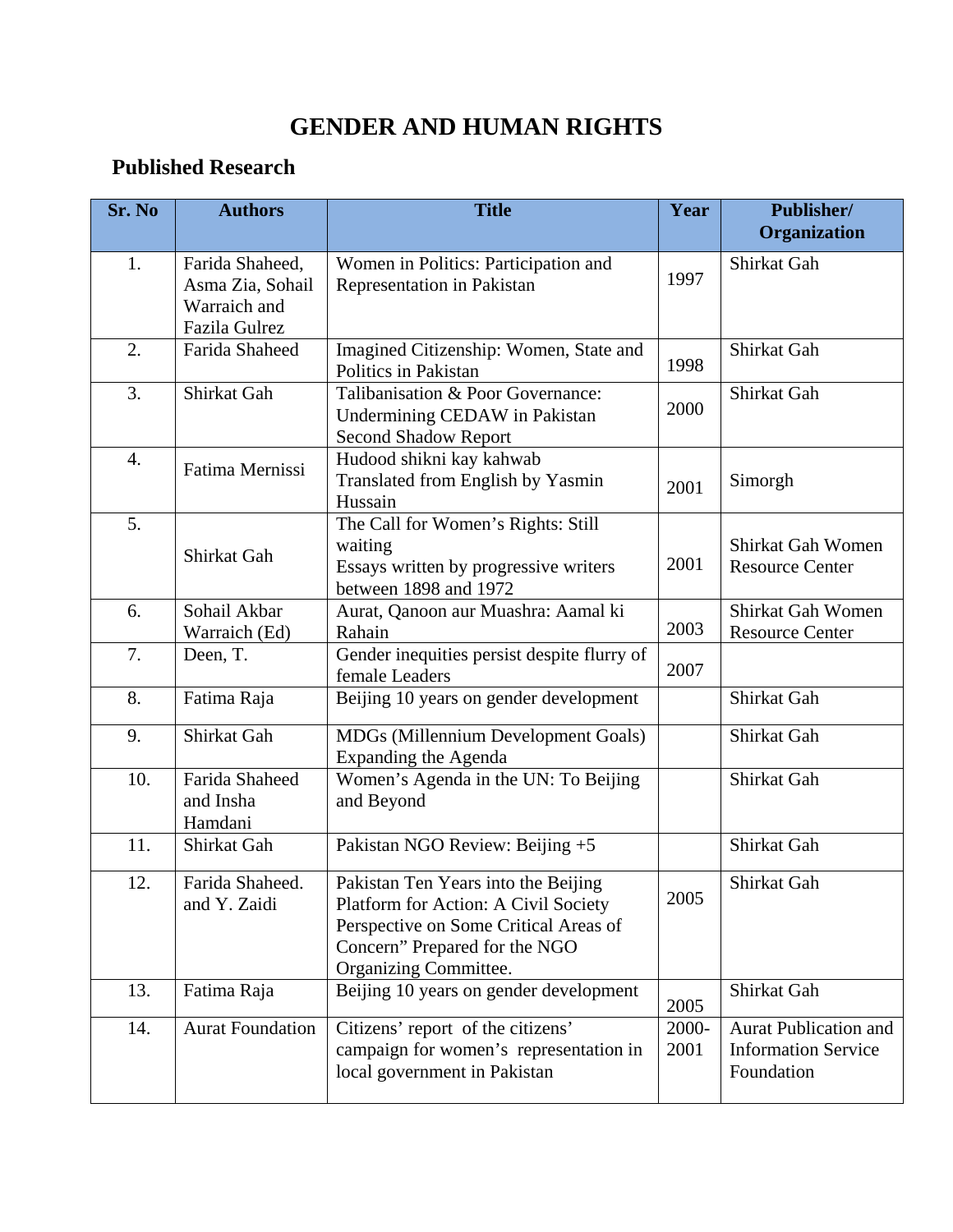| Sr. No | <b>Authors</b>                                     | <b>Title</b>                                                                                                                                        | Year | Publisher/<br>Organization                                               |
|--------|----------------------------------------------------|-----------------------------------------------------------------------------------------------------------------------------------------------------|------|--------------------------------------------------------------------------|
| 15.    | <b>Aurat Foundation</b>                            | Qanooni Rahnumai: Legal Aid Clinic                                                                                                                  | 1993 | <b>Aurat Publication and</b>                                             |
|        |                                                    | Project<br>(information on law and women<br>empowerment)                                                                                            |      | <b>Information Service</b><br>Foundation                                 |
| 16.    | <b>Aurat Foundation</b>                            | Mulak ki Tarqi ki Asas - Aurtoon ko<br>Tahafuz ka Ehsas<br>(information on protection of women and<br>development of country)                       | 2003 | <b>Aurat Publication and</b><br><b>Information Service</b><br>Foundation |
| 17.    | <b>Aurat Foundation</b>                            | Citizens' Report of the Citizens'<br>campaign for Women's Representation in<br>Local Government in Pakistan                                         | 2001 | <b>Aurat Publication and</b><br><b>Information Service</b><br>Foundation |
| 18.    | Shahla Zia,<br>Shehnaz Ahmed<br>and Naeem<br>Mirza | Shaoor-e-Qanoon: Behtar Hukmarani aur<br>Ghurbat mein kami ki khatir: Pakistan<br>Report                                                            | 2002 | <b>Aurat Publication and</b><br><b>Information Service</b><br>Foundation |
| 19.    | <b>Aurat Foundation</b>                            | Adam Tahafuz ka Aurtoon ki Tarqi per<br>Asar<br>(information on effects on women)<br>development of lack of protection)                             | 2003 | <b>Aurat Publication and</b><br><b>Information Service</b><br>Foundation |
| 20.    | <b>Aurat Foundation</b>                            | Qawaneen barey Shadi<br>(information on law of marriage)                                                                                            | 2003 | <b>Aurat Publication and</b><br><b>Information Service</b><br>Foundation |
| 21.    | <b>Aurat Foundation</b>                            | Mulak ki Tarqi ki Eisas - Aurtoon ko<br>Tahafuz ka Ehsas<br>(information on relationship between<br>protection of women and country<br>development) | 2003 | <b>Aurat Publication and</b><br><b>Information Service</b><br>Foundation |
| 22.    | <b>Aurat Foundation</b>                            | Aurat Foundation ka Radio Programme<br>Mishal: Khawateen Group Leaders key<br>leiy Hidayat                                                          | 2003 | <b>Aurat Publication and</b><br><b>Information Service</b><br>Foundation |
| 23.    | <b>CPDI</b>                                        | Flow of Funds from Province to Districts                                                                                                            | 2011 | Center for Peace and<br>Development<br>Initiative                        |
| 24.    | <b>CPDI</b>                                        | Openness and Transparency: What<br>Parliament and Parliamentary<br>Committees should do?                                                            | 2005 | Center for Peace and<br>Development<br>Initiative                        |
| 25.    | <b>CPDI</b>                                        | <b>Election Manifestos of Political Parties</b><br>on Education                                                                                     | 2007 | Center for Peace and<br>Development<br>Initiative                        |
| 26.    | <b>CPDI</b>                                        | How to Engage Parliamentarians for<br><b>Effective Reforms in Education Sector</b>                                                                  | 2006 | Center for Peace and<br>Development                                      |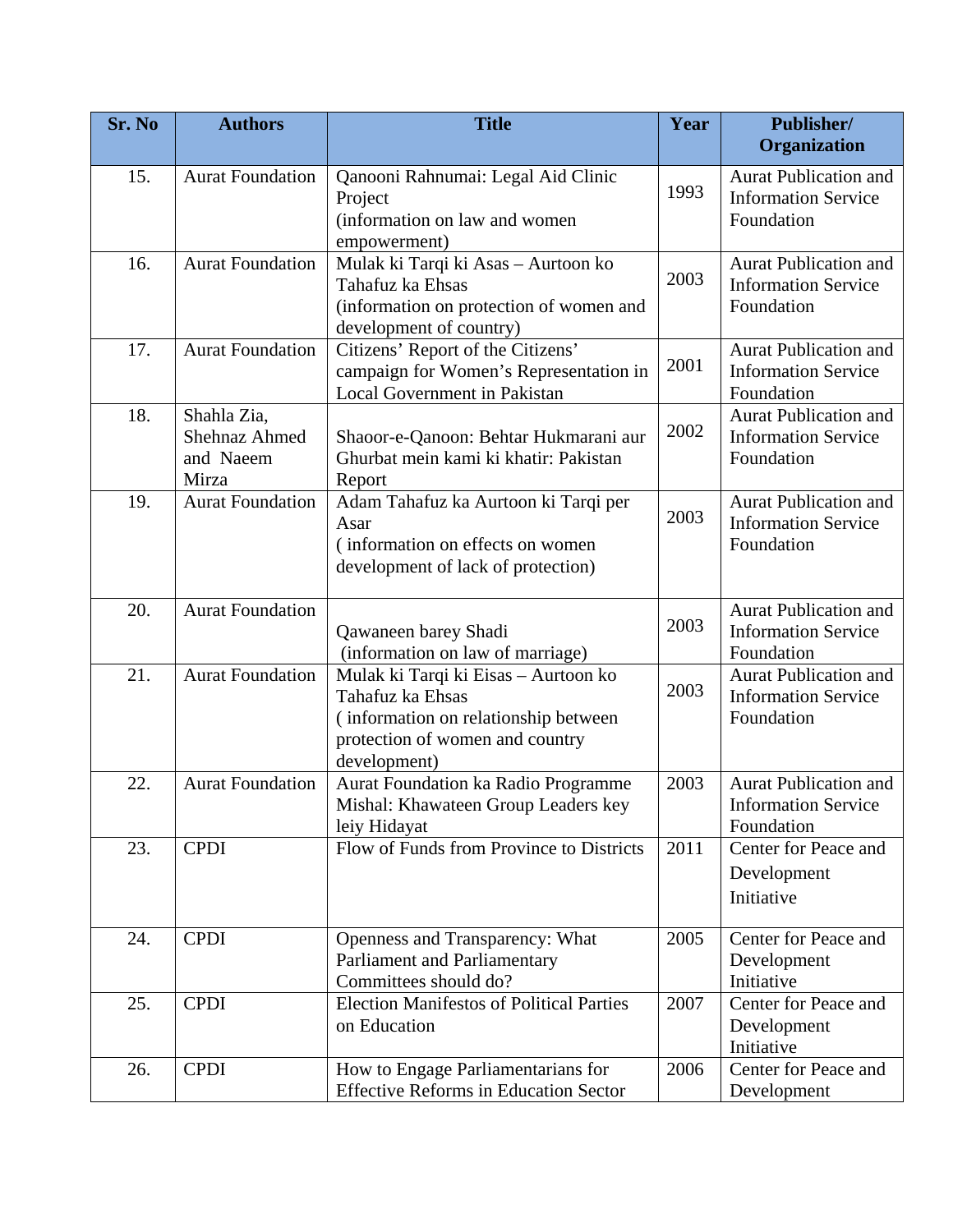| Sr. No | <b>Authors</b> | <b>Title</b>                                | Year | Publisher/<br>Organization |
|--------|----------------|---------------------------------------------|------|----------------------------|
|        |                |                                             |      |                            |
|        |                |                                             |      | Initiative                 |
| 27.    | <b>CPDI</b>    | Parliamentary Alert I: Bills under          | 2005 | Center for Peace and       |
|        |                | Consideration in the Senate of Pakistan     |      | Development                |
|        |                | Report                                      |      | Initiative                 |
| 28.    | <b>CPDI</b>    | Parliamentary best practices in relation to | 2005 | Center for Peace and       |
|        |                | budget: Where do we stand?                  |      | Development                |
|        |                |                                             |      | Initiative                 |
| 29.    | <b>CPDI</b>    | Punjab Police Act 2010: Analysis and        | 2010 | Center for Peace and       |
|        |                | Recommendations                             |      | Development                |
|        |                |                                             |      | Initiative                 |
| 30.    | <b>CPDI</b>    | Wafaqi Mohtasib                             | 2009 | Center for Peace and       |
|        |                |                                             |      | Development                |
|        |                |                                             |      | Initiative                 |
| 31.    | <b>CPDI</b>    | Police Order 2002 and Duties of Police      | 2006 | Center for Peace and       |
|        |                |                                             |      | Development                |
|        |                |                                             |      | Initiative                 |
| 32.    | <b>CPDI</b>    | Police Order 2002: An Introduction          | 2006 | Center for Peace and       |
|        |                |                                             |      | Development                |
|        |                |                                             |      | Initiative                 |
| 33.    | <b>CPDI</b>    | Monitoring Report Implementation of         | 2006 | Center for Peace and       |
|        |                | Police Reforms: Punjab and Lahore           |      | Development                |
|        |                |                                             |      | Initiative                 |
| 34.    | <b>PILDAT</b>  | A Short Course for Women Chairs and         | 2006 | Pakistan Institute of      |
|        |                | <b>Staff of Parliamentary Committees</b>    |      | Legislative                |
|        |                | Use of Research, Media and Civil            |      | Development &              |
|        |                | Society Organizations to enhance            |      | Transparency               |
|        |                | effectiveness of Parliamentary              |      |                            |
|        |                | Committees                                  |      |                            |
| 35.    | <b>PILDAT</b>  | Pakistani Women Parliamentarians:           | 2006 | Pakistan Institute of      |
|        |                | Being an Effective Committee Member         |      | Legislative                |
|        |                |                                             |      | Development $&$            |
|        |                |                                             |      | Transparency               |
| 36.    | <b>PILDAT</b>  | Being an Effective Parliamentarian          | 2006 | Pakistan Institute of      |
|        |                | For Women Parliamentarians                  |      | Legislative                |
|        |                |                                             |      | Development &              |
|        |                |                                             |      | Transparency               |
| 37.    | <b>PILDAT</b>  | First year of increased Women               | 2004 | Pakistan Institute of      |
|        |                | Representation in the Parliament:           |      | Legislative                |
|        |                | Lessons, Reflections and the Way            |      | Development &              |
|        |                | Forward                                     |      | Transparency               |
| 38.    | <b>PILDAT</b>  | The Status of Implementation of             | 2004 | Pakistan Institute of      |
|        |                | International Agreements on Women in        |      | Legislative                |
|        |                | Pakistan: Briefing Session for              |      | Development &              |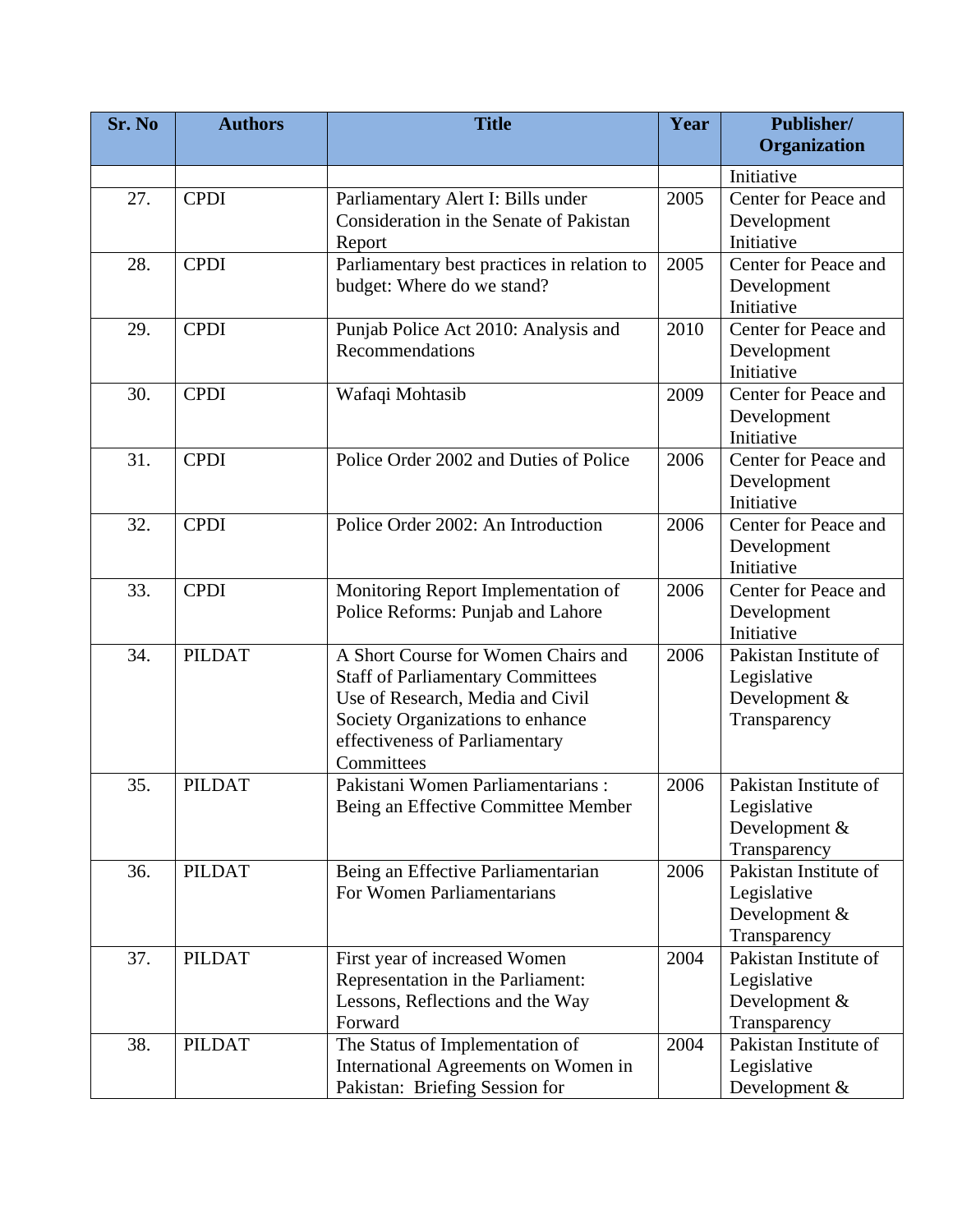| Sr. No | <b>Authors</b>          | <b>Title</b>                                                                                                                                | Year | Publisher/<br>Organization                                            |
|--------|-------------------------|---------------------------------------------------------------------------------------------------------------------------------------------|------|-----------------------------------------------------------------------|
|        |                         | Parliamentarians                                                                                                                            |      | Transparency                                                          |
| 39.    | <b>PILDAT</b>           | Women Representation in Pakistan's<br>Parliament                                                                                            | 2004 | Pakistan Institute of<br>Legislative<br>Development &<br>Transparency |
| 40.    | Mirza<br>Muhammad Ilyas | Training for enhance political<br>participation of male and female<br>councilors at the level of Union Councils                             | 2011 | AIOU(DGS)                                                             |
| 41.    | Ambreen Akhtar          | Decoding Political Parties: Issues and<br>Challenges faced by women inside<br><b>Political Parties</b>                                      | 2011 | Quaid-e-Azam<br>University                                            |
| 42.    | <b>Insan Foundation</b> | Manual: Women and Peace                                                                                                                     | 2009 | <b>Insan Foundation</b>                                               |
| 43.    | <b>Insan Foundation</b> | From Awareness to Practices: Women<br>and Men's Perceptions & Practices<br>regarding Rights, Democracy and Peace<br>in Khyber Pakhtunkhwa   |      | <b>Insan Foundation</b>                                               |
| 44.    | Afiya S. Zia            | A policy framework for women's equal<br>rights: Issues, concerns and<br>recommendations for gendered policy                                 | 2010 | <b>National Commission</b><br>on the Status of<br>Women, Pakistan     |
| 45.    | <b>NCSW</b>             | Appraisal of the capacities of Women<br>Development Departments at provincial<br>level                                                      | 2010 | National Commission<br>on the Status of<br>Women, Pakistan            |
| 46.    | <b>NCSW</b>             | <b>Institutional Strengthening of NCSW</b><br>Support to Implementation of GRAPs<br>Study on Local Bodies System and its<br>Impact on Women | 2010 | <b>National Commission</b><br>on the Status of<br>Women, Pakistan     |
| 47.    | <b>NCSW</b>             | <b>Gender Review of Political Framework</b><br>for Women Political Participation                                                            | 2010 | <b>National Commission</b><br>on the Status of<br>Women, Pakistan     |
| 48.    | <b>HDC</b>              | Human Security of Women                                                                                                                     |      | The Mahbub ul Haq<br>Human Development<br>Centre                      |
| 49.    | <b>PDO</b>              | An unfinished struggle: The tale of the<br>women councilors' network                                                                        |      | Pattan Development<br>Organization                                    |
| 50.    | <b>PDO</b>              | Claiming Space: A Report Based on Case<br>Studies of Women Councilors 2000-05                                                               | 2005 | <b>Pattan Development</b><br>Organization                             |
| 51.    | <b>PDO</b>              | <b>Baseline Report on Women's</b><br>Participation in Political and Public Life<br>in Pakistan                                              | 1999 | Pattan Development<br>Organization                                    |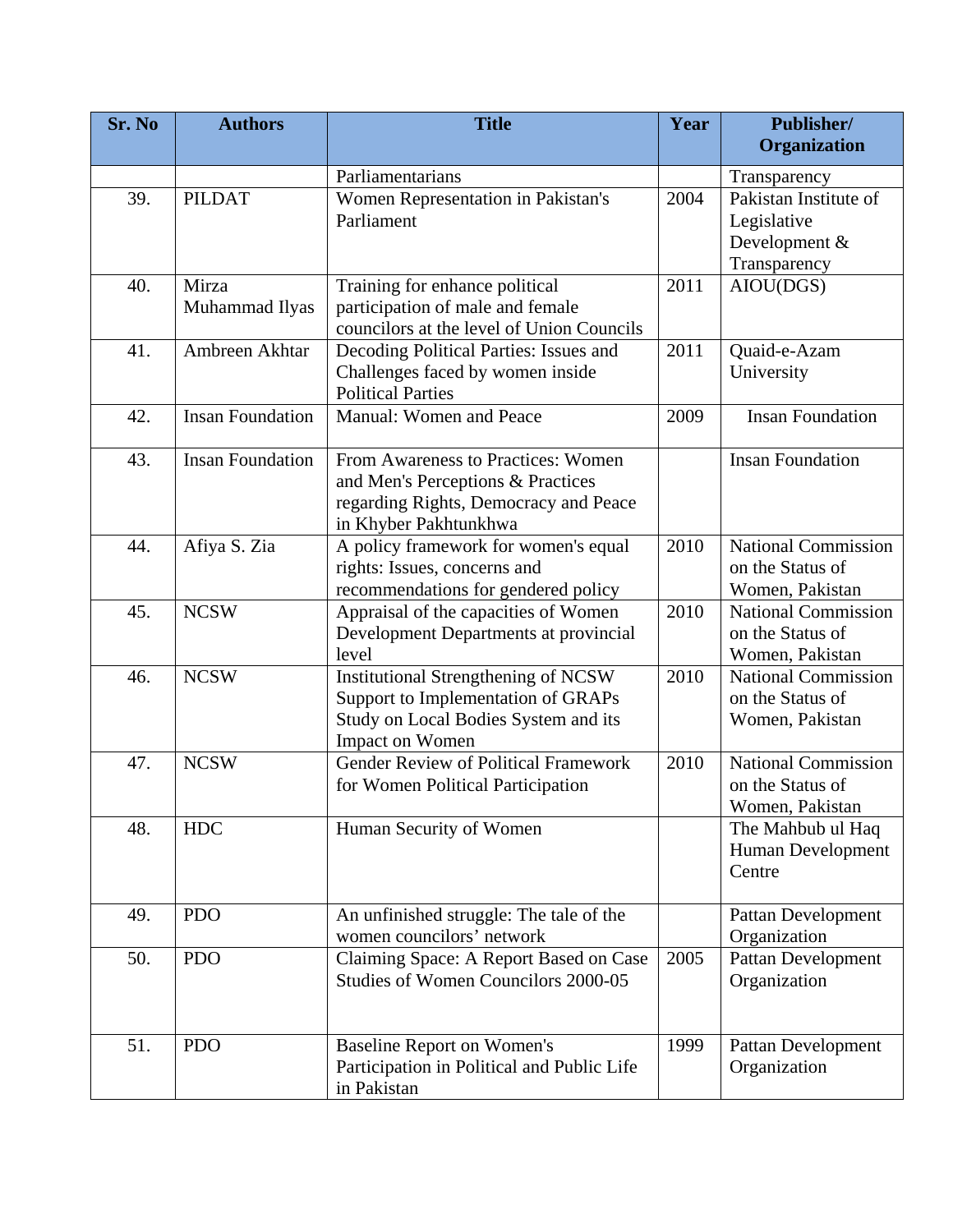| Sr. No | <b>Authors</b>                 | <b>Title</b>                                                                                                                                               | Year          | Publisher/<br>Organization                                               |
|--------|--------------------------------|------------------------------------------------------------------------------------------------------------------------------------------------------------|---------------|--------------------------------------------------------------------------|
|        |                                |                                                                                                                                                            |               |                                                                          |
| 52.    | <b>PDO</b>                     | Women's Participation in the Local<br><b>Government Elections</b>                                                                                          | 2001          | Pattan Development<br>Organization                                       |
| 53.    | <b>PDO</b>                     | Women in Local Governments                                                                                                                                 | 1997          | Pattan Development<br>Organization                                       |
| 54.    | <b>PDO</b>                     | Training Need Assessment of Women<br>Councillors                                                                                                           | 2002          | Pattan Development<br>Organization                                       |
| 55.    | <b>Aurat Foundation</b>        | Performance of Women Parliamentarians<br>in the Assemblies                                                                                                 | 2009          | Legislative Watch<br>Programme of Aurat<br>Foundation                    |
| 56.    | Shahla Zia and<br>Farzana Bari | Baseline report on women's participation<br>in political and public life in Pakistan                                                                       | 1999          | <b>Aurat Publication and</b><br><b>Information Service</b><br>Foundation |
| 57.    | Naheed Aziz                    | A gender-based critique of 2008 election<br>manifestos of key political parties                                                                            | 2008          | <b>Aurat Publication and</b><br><b>Information Service</b><br>Foundation |
| 58.    | Naeem Mirza                    | Women's participation in Local<br>Government Elections 2000-2001                                                                                           | 2002          | <b>Aurat Publication and</b><br><b>Information Service</b><br>Foundation |
| 59.    | <b>Aurat Foundation</b>        | Citizens' Report of the citizens'<br>campaign for women's representation in<br>Local Government in Pakistan (2000-<br>2001)                                | 2001          | <b>Aurat Publication and</b><br><b>Information Service</b><br>Foundation |
| 60.    | <b>Aurat Foundation</b>        | Citizens' campaign for women's<br>participation in Local Government<br>Elections 2001 and 2005: Backdrop,<br>Glimpses of campaigns, and overall<br>results | 2006          | <b>Aurat Publication and</b><br><b>Information Service</b><br>Foundation |
| 61.    | <b>Aurat Foundation</b>        | Legislative Watch Issue<br>Urdu and English Versions                                                                                                       | 2003-<br>2011 | <b>Aurat Publication and</b><br><b>Information Service</b><br>Foundation |
| 62.    | Govt of Punjab                 | Amendments in the Punjab Local<br>Government Ordinance, 2001                                                                                               | 2005          | Govt of Punjab                                                           |
| 63.    | <b>SDO</b>                     | Angan sey Awan Tak: Muqami<br>Hakoomat mein Khawateen councilors<br>key tajarbat Vol. 1                                                                    | 2009          | Sungi Development<br>Organization                                        |
| 64.    | <b>SDO</b>                     | Angan sey Awan Tak: Muqami<br>Hakoomat mein Khawateen councilors<br>key tajarbat.<br>Vol. 2                                                                | 2009          | Sungi Development<br>Organization                                        |
| 65.    | <b>SDO</b>                     | Angan sey Awan Tak: Muqami                                                                                                                                 | 2009          | Sungi Development                                                        |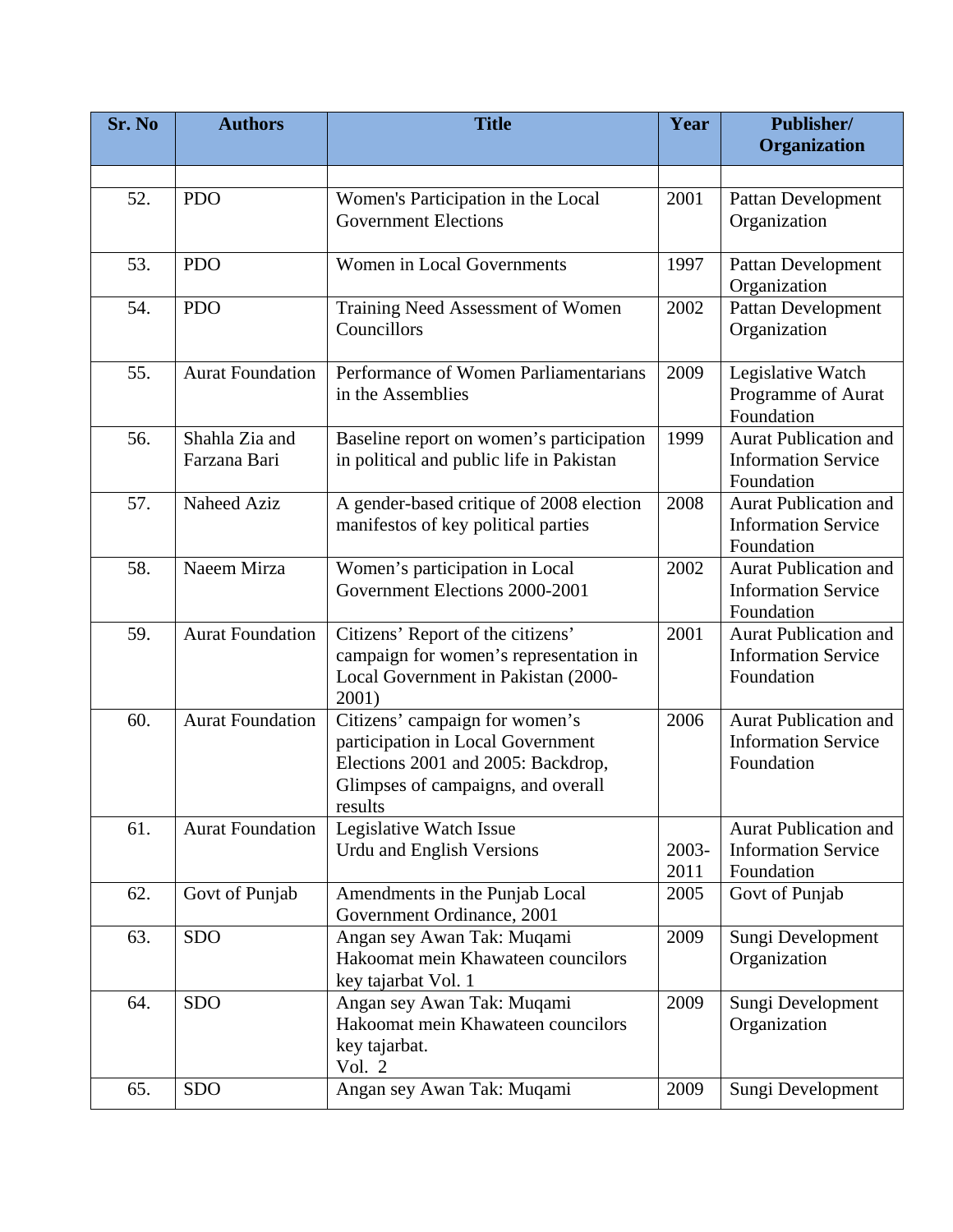| Sr. No | <b>Authors</b>     | <b>Title</b>                                                                                | Year | <b>Publisher/</b><br>Organization       |
|--------|--------------------|---------------------------------------------------------------------------------------------|------|-----------------------------------------|
|        |                    | Hakoomat mein Khawateen councilors<br>key tajarbat.<br>Vol. 3                               |      | Organization                            |
| 66.    | <b>SDO</b>         | Angan sey Awan Tak: Muqami<br>Hakoomat mein Khawateen councilors<br>key tajarbat.<br>Vol. 4 | 2009 | Sungi Development<br>Organization       |
| 67.    | <b>SDO</b>         | Angan sey Awan Tak: Muqami<br>Hakoomat mein Khawateen councilors<br>key tajarbat.<br>Vol. 5 | 2009 | Sungi Development<br>Organization       |
| 68.    | <b>SDO</b>         | From Home to House: Experiences of<br>Women Councilors in Local Government<br>Vol. 1        | 2009 | Sungi Development<br>Organization       |
| 69.    | <b>SDO</b>         | From Home to House: Experiences of<br>women councilors in Local Government<br>Vol. 2        | 2009 | Sungi Development<br>Organization       |
| 70.    | <b>SDO</b>         | From Home to House: Experiences of<br>women councilors in Local Government<br>Vol. 3        | 2009 | Sungi Development<br>Organization       |
| 71.    | <b>SDO</b>         | Role of Women in Peace and Conflict:<br>Suffering of Afghan Women                           | 2009 | Social Policy and<br>Development Center |
| 72.    | Mohsin Babbar      | The Postcolonial Feminist as                                                                | 2004 | Sustainable                             |
|        | and Ali Abbas      | Conductor/Reader of Interviews with                                                         |      | Development Policy                      |
|        | Qazilbash          | <b>Women in Conflict Situations</b>                                                         |      | Institute                               |
| 73.    | Lubna Nazir        | Reconstituting selves in the Karachi                                                        | 2004 | Sustainable                             |
|        | Chaudhry           | Conflict: Mohajir Women Survivors and                                                       |      | Development Policy                      |
|        |                    | <b>Structural Violence</b>                                                                  |      | Institute                               |
| 74.    | <b>Ahmad Salim</b> | Partition, Violence and Migration: The                                                      | 2003 | Sustainable                             |
|        |                    | Case of Miana Gondal                                                                        |      | <b>Development Policy</b>               |
|        |                    |                                                                                             |      | Institute                               |
| 75.    | Ayesha Khan        | The Linkages Between Scholarship and                                                        | 2002 | Sustainable                             |
|        |                    | Advocacy: From a feminist analysis of                                                       |      | Development Policy                      |
|        |                    | research on the Karachi conflict                                                            |      | Institute                               |
| 76.    | Rubina Saigol      | The partitions of self Mohajir Women's                                                      | 2002 | Sustainable                             |
|        |                    | Sense of Identity and Nationhood                                                            |      | Development Policy                      |
|        |                    |                                                                                             |      | Institute                               |
| 77.    | Saba Gul Khattak   | Women and Local Government                                                                  | 1996 | Sustainable                             |
|        |                    |                                                                                             |      | Development Policy                      |
|        |                    |                                                                                             |      | Institute                               |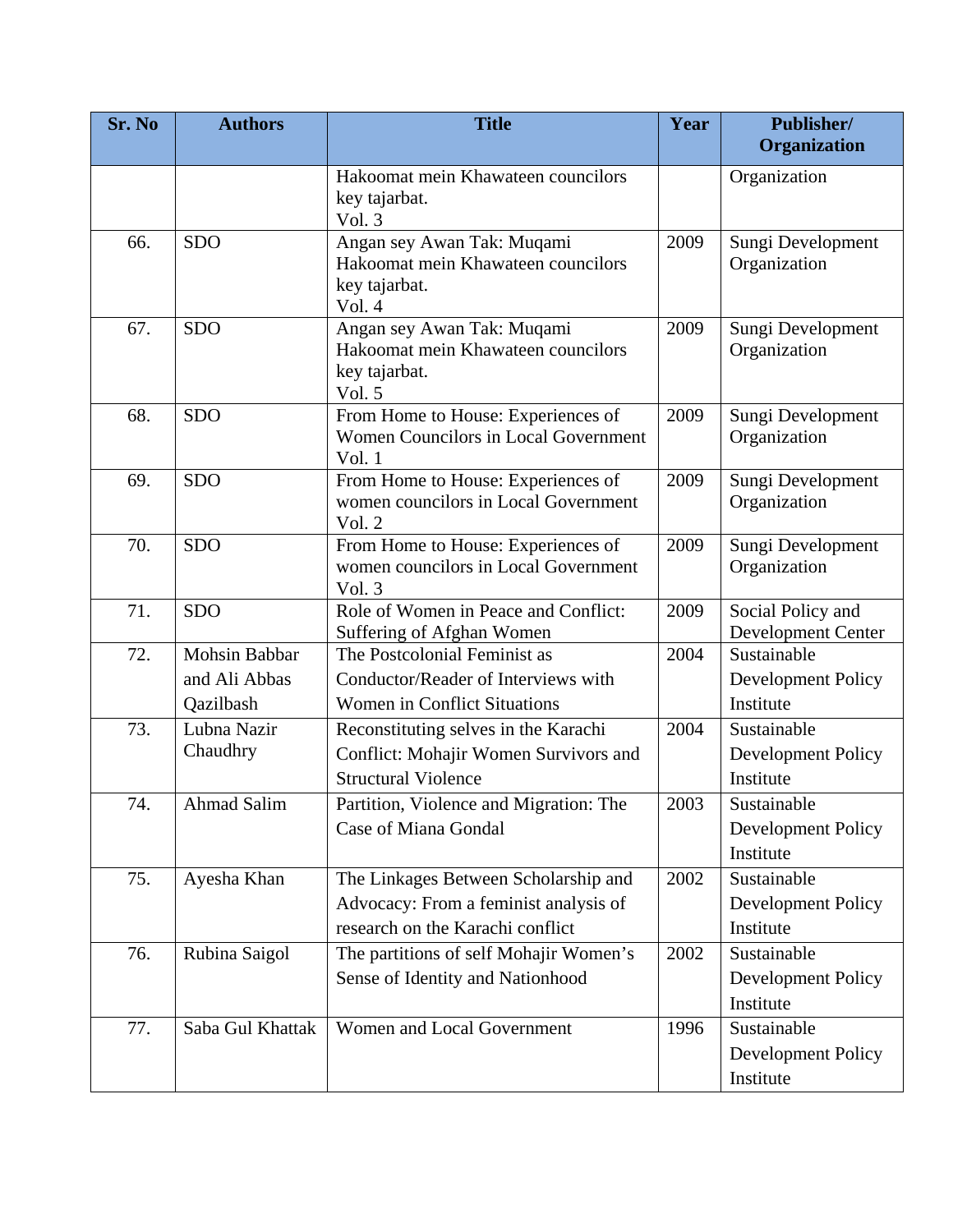| Sr. No | <b>Authors</b>                      | <b>Title</b>                                                                                           | Year | Publisher/<br>Organization                                             |
|--------|-------------------------------------|--------------------------------------------------------------------------------------------------------|------|------------------------------------------------------------------------|
| 78.    | <b>UNCSCO</b>                       | Freedom of Information: A Comparative<br>legal survey                                                  | 2004 | <b>UNESCO</b>                                                          |
| 79.    | Navin, Ali Khan<br>and Isfandyar    | Empowering women in Pakistan:<br><b>Commercial Alternation Dispute</b><br><b>Resolution Mechanisms</b> | 2011 | World Bank                                                             |
|        | <b>Unpublished Research</b>         |                                                                                                        |      |                                                                        |
| 80.    | Sadia Tabassum<br>Afrozia Haq       | Opinion of women about their political<br>rights                                                       | 2004 | Department of<br>Gender Studies,<br>University of the<br>Punjab Lahore |
| 81.    | Adeela Iqbal<br>Lubna Aziz          | A study of comparative role of male and<br>female councilors in community<br>development               | 2003 | Department of<br>Gender Studies,<br>University of the<br>Punjab Lahore |
| 82.    | Fareeha Anjum<br>Nadia Latif        | The role of female MNAs in Parliament<br>of Pakistan                                                   | 2005 | Department of<br>Gender Studies,<br>University of the<br>Punjab Lahore |
| 83.    | Nosheen Saba<br>Shumaila Taj        | A role of women in Local Government                                                                    | 2005 | Department of<br>Gender Studies,<br>University of the<br>Punjab Lahore |
| 84.    | Iffat Gillani<br>Surayya Lodhi      | A comparative study of the problems<br>faced by male and female lawyers                                | 2005 | Department of<br>Gender Studies,<br>University of the<br>Punjab Lahore |
| 85.    | Zille Zahra Naqvi<br>Sitara Rafique | Protection of Women Act, 2006 in the<br>views of politicians, scholars and<br>journalists              | 2007 | Department of<br>Gender Studies,<br>University of the<br>Punjab Lahore |
| 86.    | Farooq-Azam                         | Gender gap analysis of local govt.<br>practices and procedures at grassroot<br>level                   | 2008 | Department of<br>Gender Studies,<br>University of the<br>Punjab Lahore |
| 87.    | Nabiha Yahya<br>Fatima Zahra        | A study of political awareness among<br>people living in the inner wall city,<br>Lahore                | 2008 | Department of<br>Gender Studies,<br>University of the                  |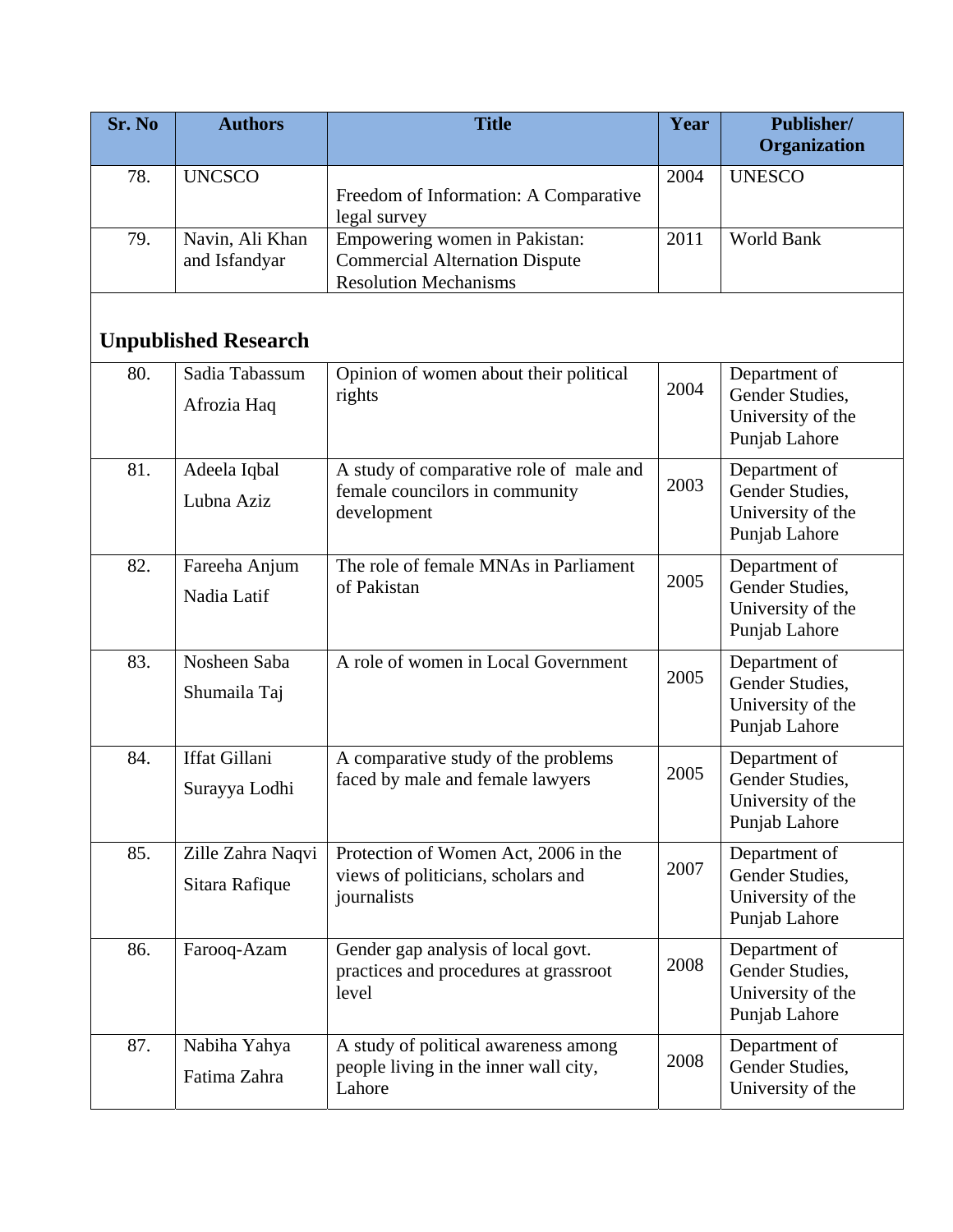| Sr. No | <b>Authors</b>                 | <b>Title</b>                                                                                                                                                            | Year | Publisher/<br>Organization                                             |
|--------|--------------------------------|-------------------------------------------------------------------------------------------------------------------------------------------------------------------------|------|------------------------------------------------------------------------|
|        |                                |                                                                                                                                                                         |      | Punjab Lahore                                                          |
| 88.    | Syeda Fizzah<br>Zainab Gardezi | Follow up study of the capacity building<br>of women councilors                                                                                                         | 2009 | Department of<br>Gender Studies,<br>University of the<br>Punjab Lahore |
| 89.    | Aisha Siddiqui                 | Eunuchs' views about their identity,<br>rights, and political participation.                                                                                            | 2009 | Department of<br>Gender Studies,<br>University of the<br>Punjab Lahore |
| 90.    | Afshan Riaz                    | Benazir Bhutto as feminist and women's<br>rights activist                                                                                                               | 2010 | Department of<br>Gender Studies,<br>University of the<br>Punjab Lahore |
| 91.    | Kausar Zahra                   | The effect of social class on the socio-<br>political orientation of the University of<br>the Punjab                                                                    | 1982 | Department of<br>Sociology, University<br>of the Punjab Lahore         |
| 92.    | Aman Ullah                     | Socio-political orientation of the elected<br>male students leaders in Lahore colleges                                                                                  | 1987 | Department of<br>Sociology, University<br>of the Punjab Lahore         |
| 93.    | Muhammad<br>zaman              | Social tolerance and women's political<br>participation in Pakistan (A case study)                                                                                      | 2002 | Department of<br>Sociology, University<br>of the Punjab Lahore         |
| 94.    | Ali Kamran Shah                | Women's motivation in participating<br>local government system                                                                                                          | 2005 | Department of<br>Sociology, University<br>of the Punjab Lahore         |
| 95.    | Umm-e-Kalsoom<br>Sial          | Level of education of lady councilors and<br>its impact on their political particiaption                                                                                | 2005 | Department of<br>Sociology, University<br>of the Punjab Lahore         |
| 96.    | Jamil-ur-Rahman<br>Qureshi     | A study of some of the social factors<br>influencing the occupational choice of<br>lawyers                                                                              | 1978 | Department of<br>Sociology, University<br>of the Punjab Lahore         |
| 97.    | Mubina Fatima                  | The performance of female MPAs<br>regarding initiating bills and resoultions<br>in Punjab Assembly (2002-07)                                                            | 2007 | Department of<br>Sociology, University<br>of the Punjab Lahore         |
| 98.    | Faqir Hussain                  | Acceptance of females as politician in<br>Punjab: A comparative study of opinion<br>of adult males of their rural communities<br>(Toba Take Singh, Sheikhupura and Dera | 2007 | Department of<br>Sociology, University<br>of the Punjab Lahore         |